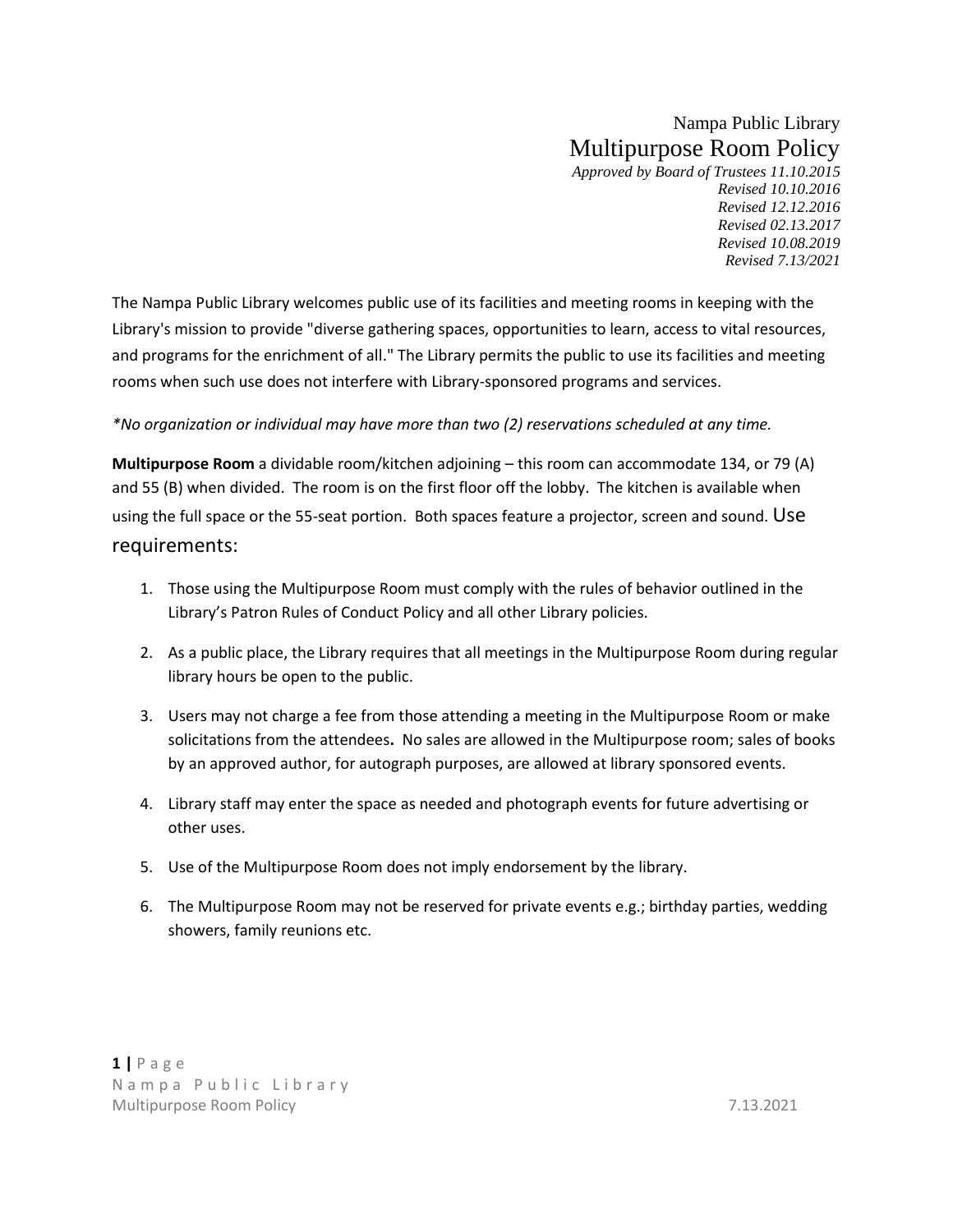## Reservations:

- 1. Reservations of the Multipurpose Room must be made a minimum of 72 hours prior to the event and may be requested no more than three (3) months in advance to allow for library programs to take precedence.
- 2. Reservations are first-come, first-served.
- 3. No organization or individual may have more than two (2) reservations scheduled at any time.
- 4. Reservations are offered only to registered Lynx Consortium library users, adult eighteen (18) years of age or older. A non-resident library card is available for a fee.
- 5. Library staff is not available for set-up, take-down or help with event. User is responsible for setup and take-down (i.e. restacking chairs), and for leaving the room as it was found. The requested number of chairs and tables will be placed in the room for user, if supplies allow.
- 6. The Multipurpose Room is available outside of regular Library hours, and at other times the Library is closed, only with prior permission from the Director. Requests for such outside of regular Library hours use must be made at least one month prior to the expected use. Additional costs will apply to all outside of regular Library hours users. Use of these spaces afterhours does not give access to any other area of the Library.
- 7. Friends of the Nampa Public Library, the Library Foundation and City of Nampa are exempt from reservation requirements 3 & 4 above and all fees.

# General Use

- 1. To prevent damages to the building, no decorations, banners or other items may be attached to floors or ceilings. Certain, designated walls have a surface designed to accommodate the use of pins or tacks; these are the only portions of the room that can be used for attaching decorations or banners of any kind.
- 2. Candles, confetti, pixie dust, incense, smoke, dry ice, or similar items are not permitted.
- 3. In the event damages occur to the Library or Multipurpose Room, ordinary wear and tear excepted, user will be responsible for all costs incurred by the library for cleaning and/or repairs.
- 4. The library is not responsible for items left on the premises.